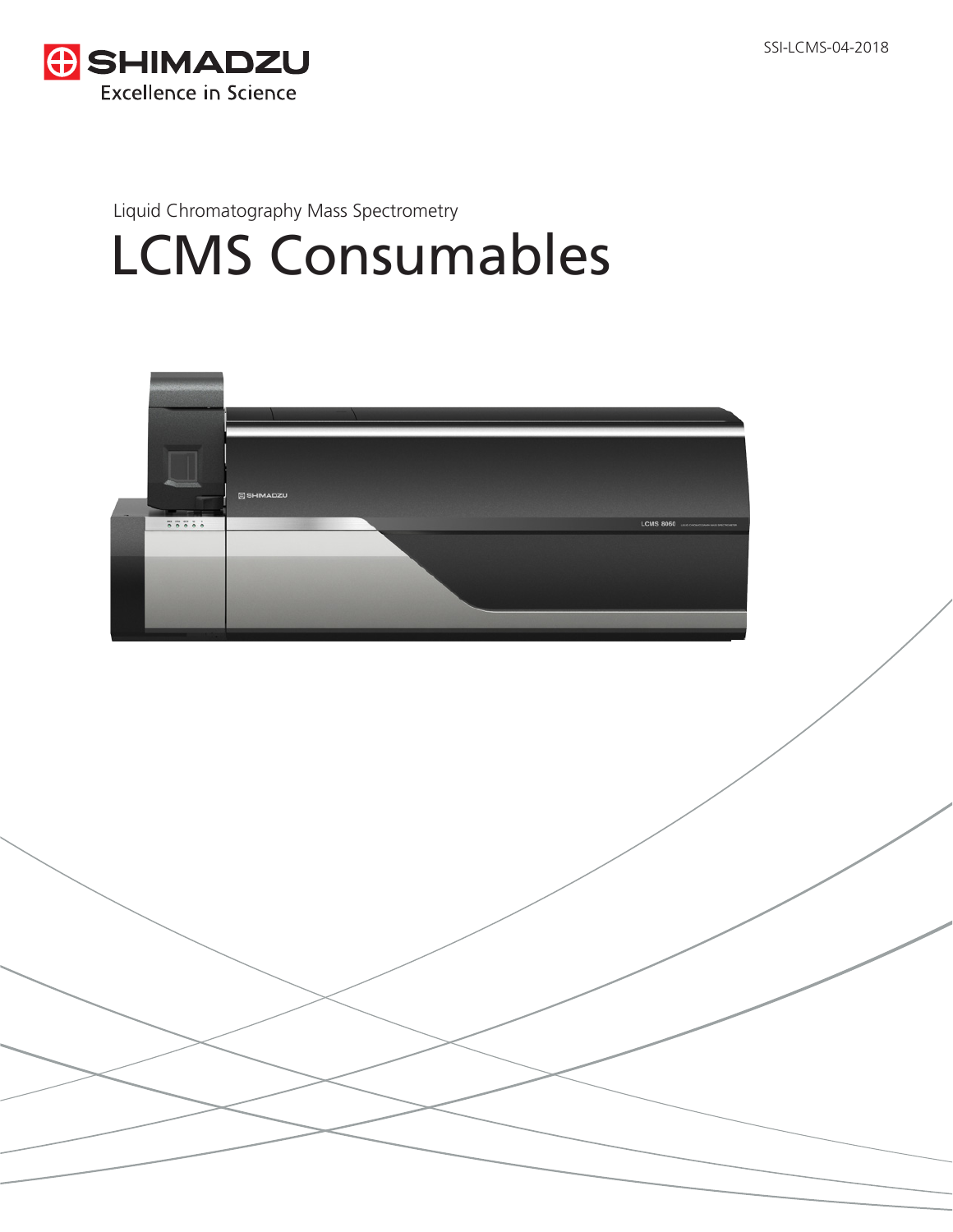



| <b>Part Number</b> | <b>Item</b>                | <b>PM Kit</b> | <b>Description</b>                                                                         | 3 month | 6 month      |
|--------------------|----------------------------|---------------|--------------------------------------------------------------------------------------------|---------|--------------|
| 225-15845-91       | <b>APCI Capillary Pipe</b> | $\star$       | APCI Pipe Assembly, LCMS-2020, LCMS-8030/40/50/60,<br>0.08x0.2mm                           |         | X            |
| 225-15877-92       | Corona Needle              | $\star$       | Corona Needle, APCI/DUIS, LCMS-2020, LCMS-<br>8030/8040/8045/8050/8060                     |         | X            |
| 225-15718-91       | DL Assy                    | $\star$       | LCMS-2020/8030/8040/8045 Desolvation Line Assem-<br>bly, DL ASSY                           |         | $\mathsf{X}$ |
| 225-14948-91       | <b>ESI Capillary</b>       | $\star$       | ESI CAPILLARY PIPE ASSEMBLY, LCMS-2020, LCMS-<br>8030/8040/8045/8050                       |         | X            |
| 220-91239-00       | <b>LCMS Test Mix</b>       | $\star$       | LCMS-2020/8030/8040/8045/8050/8060 Test Standard,<br>Papaverine, PNP, Acetophenone         |         | $\chi$       |
| 220-91566-10       | Oil Filter Element (MF30)  | $\star$       | Oil Mist Filter Element for Edwards MF30 only                                              |         | X            |
| 036-11205-00       | $O$ -ring                  | $\star$       | O-RING, ESI Nozzle                                                                         |         | $\mathsf{X}$ |
| 036-19004-05       | O-ring                     | $\star$       | O-RING, Orifice, Capillary coupling nut                                                    |         | X            |
| 228-48607-91       | <b>PEEK Frit</b>           | $\star$       | PEEK Frit for inline filter, LC-10Avp, LC-20Ai, LCMS-<br>2020,<br>LCMS-8030/8040/8045/8050 |         | $\chi$       |
| 228-33833-91       | Peek Tubing                | $\star$       | PEEK Tubing, Red, 0.005" ID x 1/16" OD, 5 ft Roll                                          |         | X            |
| 220-97808-01       | Pump Oil                   | $\star$       | Oil, Rotary Pump, Ultragrade 19, 4L (RV3 & 5)                                              | $\chi$  |              |
| 225-15697-01       | Spacer                     | $\star$       | Spacer, LCMS-2020, LCMS-<br>8030/8040/8045/8050/8060,<br>Standard Introduction Unit        |         |              |
| 225-14985-01       | Tune Solution              | $\star$       | AUTOTUNING SOLUTION FOR LCMS-2020 (2X50 ML/<br>PK)                                         |         | $\mathsf{X}$ |
| 220-91600-20       | PM Parts Kit LCMS-2020     |               | All Items * are included in the PM KIT                                                     |         |              |

Shop online ~ store.shimadzu.com or call Shimadzu at 800-477-1227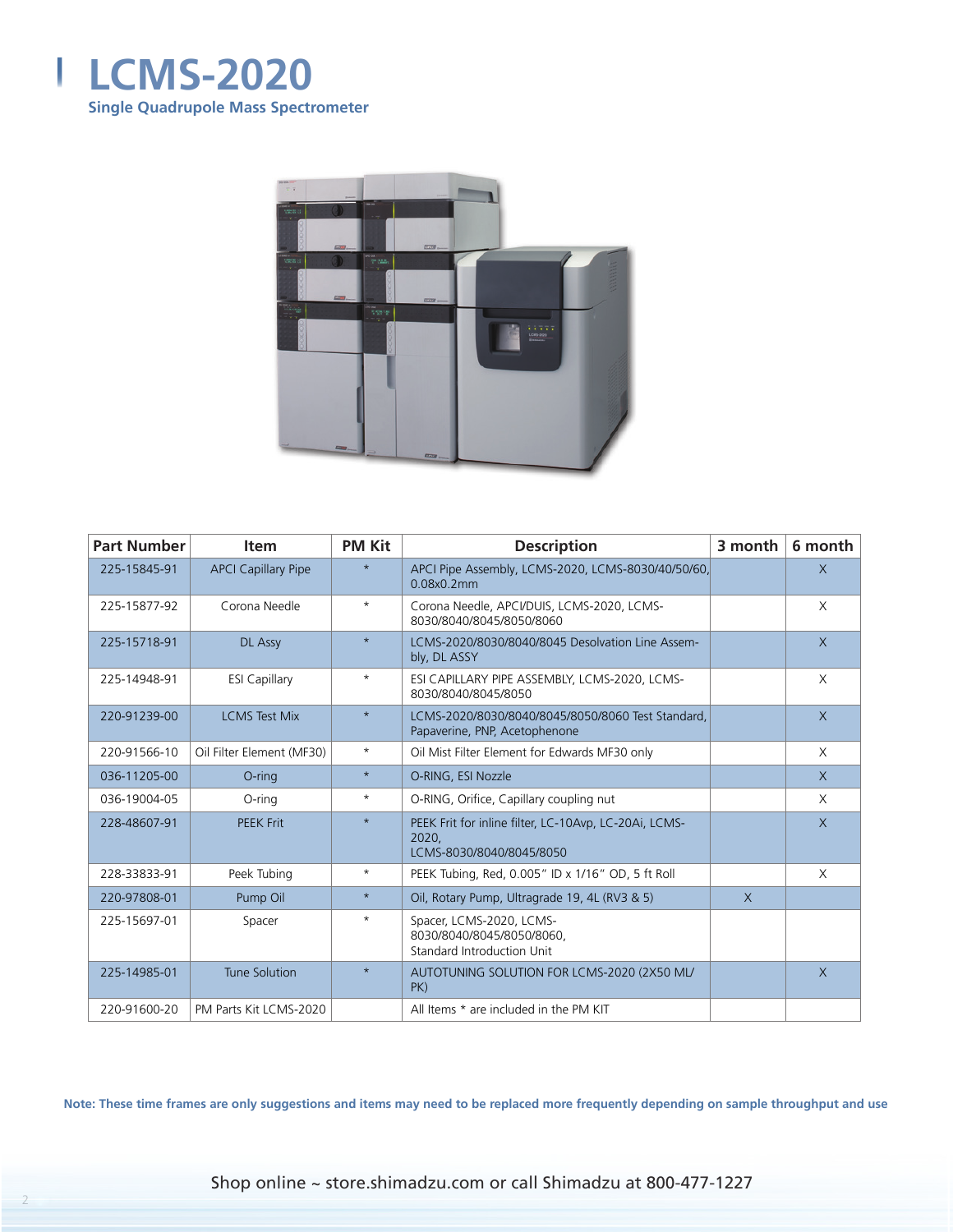





| <b>Part Number</b> | <b>Item</b>                     | <b>PM Kit</b> | <b>Description</b>                                                                         | 3 month  | 6 month      |
|--------------------|---------------------------------|---------------|--------------------------------------------------------------------------------------------|----------|--------------|
| 220-91239-03       | 8030 Test Standard              | $\star$       | LCMS-8030/8040/8045/8050/8060 Test Standard -<br>Reserpine, 1000 pg/uL                     |          | $\times$     |
| 225-15845-91       | <b>APCI Capillary Pipe</b>      | $\star$       | APCI Pipe Assembly, LCMS-2020, LCMS-8030/40/50/60,<br>0.08x0.2mm                           |          | X            |
| 225-15877-92       | Corona Needle                   | $\star$       | Corona Needle, APCI/DUIS, LCMS-2020, LCMS-<br>8030/8040/8045/8050/8060                     |          | $\mathsf{X}$ |
| 225-15718-91       | DL Assy                         | $\star$       | LCMS-2020/8030/8040/8045 Desolvation Line Assem-<br>bly, DL ASSY                           |          | X            |
| 225-14948-91       | <b>ESI Capillary</b>            | $\star$       | ESI CAPILLARY PIPE ASSEMBLY, LCMS-2020, LCMS-<br>8030/8040/8045/8050                       |          | $\chi$       |
| 220-91239-00       | <b>LCMS Test Mix</b>            | $\star$       | LCMS-2020/8030/8040/8045/8050/8060 Test Standard.<br>Papaverine, PNP, Acetophenone         |          | X            |
| 220-91566-10       | Oil Filter Element (MF30)       | $\star$       | Oil Mist Filter Element for Edwards MF30 only                                              |          | X            |
| 036-19004-05       | O-ring                          | $\star$       | O-RING, Orifice, Capillary coupling nut                                                    |          | X            |
| 036-11205-00       | $O$ -ring                       | $\star$       | O-RING, ESI Nozzle                                                                         |          | $\chi$       |
| 228-48607-91       | <b>PEEK Frit</b>                | $\star$       | PEEK Frit for inline filter, LC-10Avp, LC-20Ai, LCMS-<br>2020,<br>LCMS-8030/8040/8045/8050 |          | X            |
| 228-33833-91       | Peek Tubing                     | $\star$       | PEEK Tubing, Red, 0.005" ID x 1/16" OD, 5 ft Roll                                          |          | $\mathsf{X}$ |
| 220-97808-01       | Pump Oil                        | $\star$       | Oil, Rotary Pump, Ultragrade 19, 4L (RV3 & 5)                                              | $\times$ |              |
| 225-15697-01       | Spacer                          | $\star$       | Spacer, LCMS-2020, LCMS-<br>8030/8040/8045/8050/8060,<br><b>Standard Introduction Unit</b> |          |              |
| 220-91239-30       | Tune Solution                   | $\star$       | LCMS-8030/8040/8045/8050/8060 Tuning<br>Solution*hazardous*                                |          | $\times$     |
| 220-91600-30       | PM Parts Kit LCMS-<br>8030/8040 |               | All Items * are included in the PM KIT                                                     |          |              |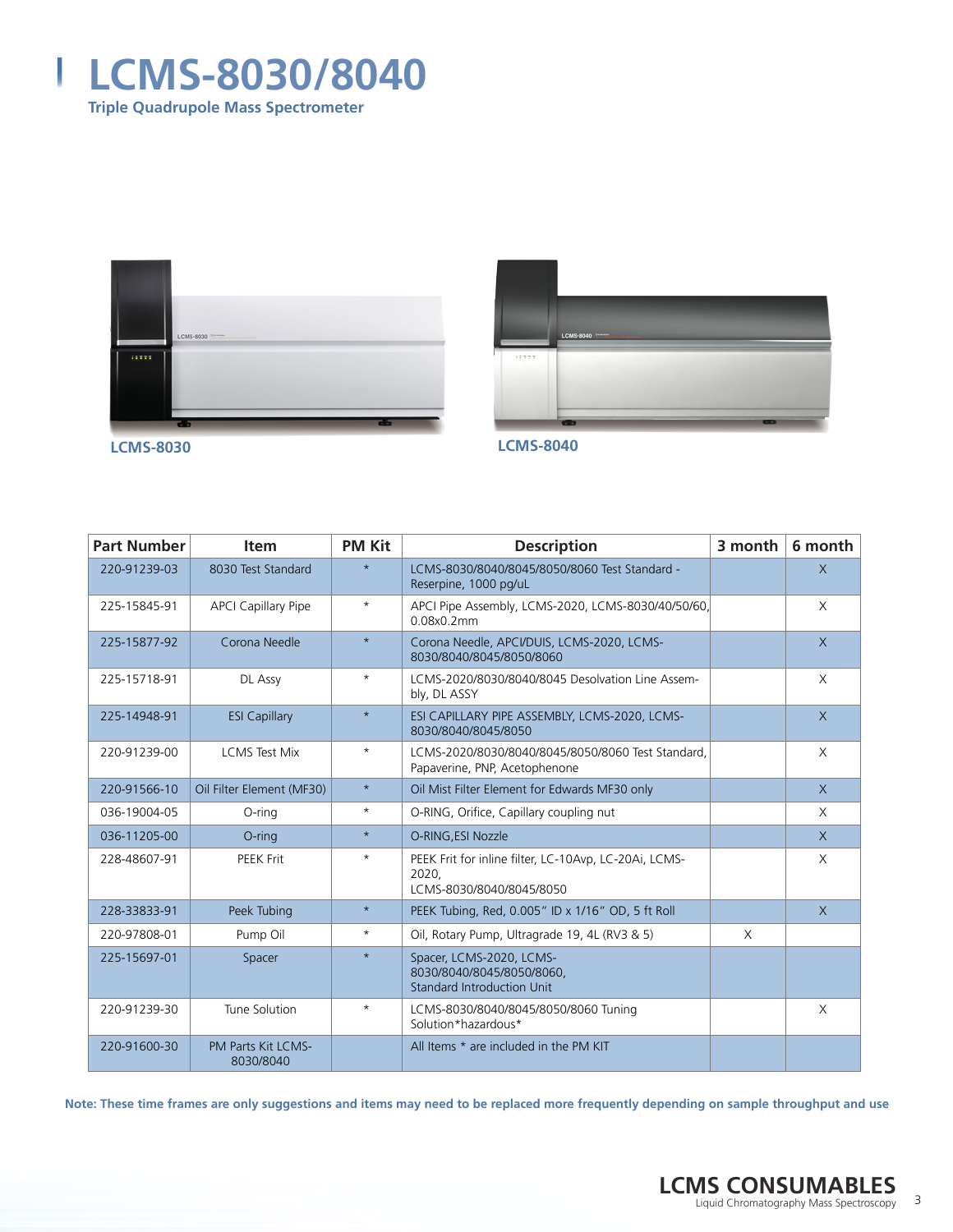



| <b>Part Number</b> | <b>Item</b>                | <b>PM Kit</b> | <b>Description</b>                                                                         | 3 month | 6 month      |
|--------------------|----------------------------|---------------|--------------------------------------------------------------------------------------------|---------|--------------|
| 220-91239-03       | 8030 Test Standard         | $\star$       | LCMS-8030/8040/8045/8050/8060 Test Standard -<br>Reserpine, 1000 pg/uL                     |         | $\chi$       |
| 225-15845-91       | <b>APCI Capillary Pipe</b> | $\star$       | APCI Pipe Assembly, LCMS-2020, LCMS-8030/40/50/60,<br>0.08x0.2mm                           |         | X            |
| 225-15877-92       | Corona Needle              | $\star$       | Corona Needle, APCI/DUIS, LCMS-2020, LCMS-<br>8030/8040/8045/8050/8060                     |         | $\mathsf{X}$ |
| 225-15718-91       | DL Assy                    | $\star$       | LCMS-2020/8030/8040/8045 Desolvation Line Assem-<br>bly, DL ASSY                           |         | $\times$     |
| 225-14948-91       | <b>ESI Capillary</b>       | $\star$       | ESI CAPILLARY PIPE ASSEMBLY, LCMS-2020, LCMS-<br>8030/8040/8045/8050                       |         | $\chi$       |
| 220-91239-00       | <b>LCMS Test Mix</b>       | $\star$       | LCMS-2020/8030/8040/8045/8050/8060 Test Standard.<br>Papaverine, PNP, Acetophenone         |         | X            |
| 220-91566-10       | Oil Filter Element (MF30)  | $\star$       | Oil Mist Filter Element for Edwards MF30 only                                              |         | X            |
| 036-19004-05       | O-ring                     | $^{\star}$    | O-RING, Orifice, Capillary coupling nut                                                    |         | $\times$     |
| 036-11208-00       | $O$ -ring                  | $\star$       | O-RING, GC/QP/SSM*SEE TEXT*, Peek Flange ESI Probe                                         |         | $\times$     |
| 228-48607-91       | <b>PEEK Frit</b>           | $\star$       | PEEK Frit for inline filter, LC-10Avp, LC-20Ai, LCMS-<br>2020.<br>LCMS-8030/8040/8045/8050 |         | X            |
| 228-33833-91       | Peek Tubing                | $\star$       | PEEK Tubing, Red, 0.005" ID x 1/16" OD, 5 ft Roll                                          |         | X            |
| 220-97808-01       | Pump Oil                   | $^{\star}$    | Oil, Rotary Pump, Ultragrade 19, 4L (RV3 & 5)                                              | X       |              |
| 225-15697-01       | Spacer                     | $\star$       | Spacer, LCMS-2020, LCMS-<br>8030/8040/8045/8050/8060.<br><b>Standard Introduction Unit</b> |         |              |
| 220-91239-30       | Tune Solution              | $^\star$      | LCMS-8030/8040/8045/8050/8060 Tuning<br>Solution*hazardous*                                |         | X            |
| 220-91600-45       | PM Parts Kit LCMS-8045     |               | All Items * are included in the PM KIT                                                     |         |              |

Shop online ~ store.shimadzu.com or call Shimadzu at 800-477-1227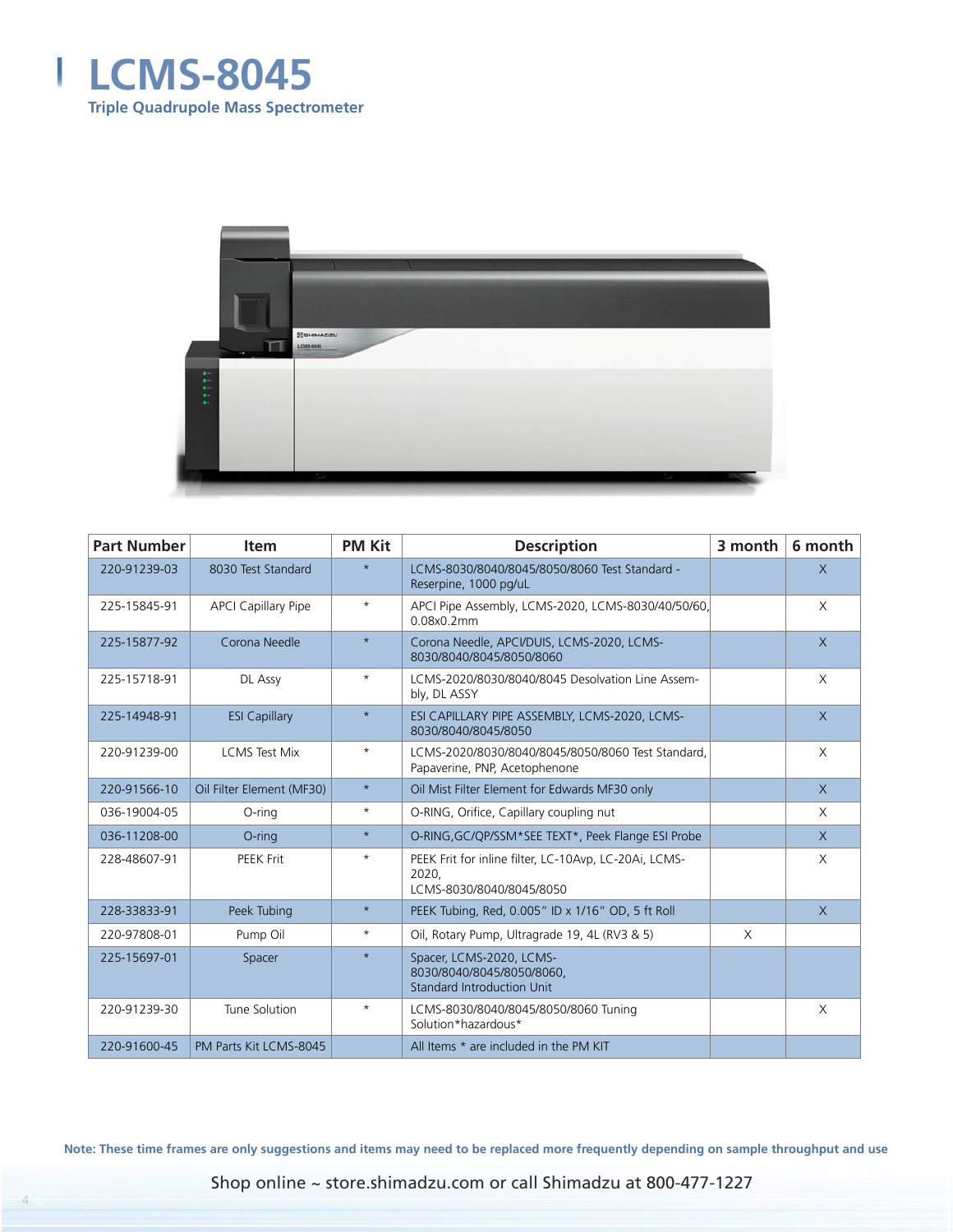



| <b>Part Number</b> | <b>Item</b>                | <b>PM Kit</b> | <b>Description</b>                                                                         | 3 month | 6 month      |
|--------------------|----------------------------|---------------|--------------------------------------------------------------------------------------------|---------|--------------|
| 220-91239-03       | 8030 Test Standard         | $\star$       | LCMS-8030/8040/8045/8050/8060 Test Standard -<br>Reserpine, 1000 pg/uL                     |         | $\chi$       |
| 225-15845-91       | <b>APCI Capillary Pipe</b> | $\star$       | APCI Pipe Assembly, LCMS-2020, LCMS-8030/40/50/60,<br>0.08x0.2mm                           |         | X            |
| 225-15877-92       | Corona Needle              | $\star$       | Corona Needle, APCI/DUIS, LCMS-2020, LCMS-<br>8030/8040/8045/8050/8060                     |         | $\mathsf{X}$ |
| 225-15718-42       | DL Assy 2                  | $^{\star}$    | LCMS-8050 Desolvation Line Assembly, DL ASSY 2                                             |         | X            |
| 225-14948-91       | <b>ESI Capillary</b>       | $\star$       | ESI CAPILLARY PIPE ASSEMBLY, LCMS-2020, LCMS-<br>8030/8040/8045/8050                       |         | $\times$     |
| 220-91239-00       | <b>LCMS Test Mix</b>       | $\star$       | LCMS-2020/8030/8040/8045/8050/8060 Test Standard.<br>Papaverine, PNP, Acetophenone         |         | X            |
| 220-91566-10       | Oil Filter Element (MF30)  | $\star$       | Oil Mist Filter Element for Edwards MF30 only                                              |         | $\mathsf{X}$ |
| 036-19004-05       | O-ring                     | $\star$       | O-RING, Orifice, Capillary coupling nut                                                    |         | X            |
| 036-11208-00       | $O$ -ring                  | $\star$       | O-RING, GC/QP/SSM*SEE TEXT*, Peek Flange ESI Probe                                         |         | $\mathsf{X}$ |
| 228-48607-91       | <b>PEEK Frit</b>           | $\star$       | PEEK Frit for inline filter, LC-10Avp, LC-20Ai, LCMS-<br>2020, LCMS-8030/8040/8045/8050    |         | X            |
| 228-33833-91       | Peek Tubing                | $\star$       | PEEK Tubing, Red, 0.005" ID x 1/16" OD, 5 ft Roll                                          |         | $\mathsf{X}$ |
| 220-97808-01       | Pump Oil                   | $^{\star}$    | Oil, Rotary Pump, Ultragrade 19, 4L (RV3 & 5)                                              | X       |              |
| 225-15697-01       | Spacer                     | $\star$       | Spacer, LCMS-2020, LCMS-<br>8030/8040/8045/8050/8060.<br><b>Standard Introduction Unit</b> |         |              |
| 220-91239-30       | Tune Solution              | $^\star$      | LCMS-8030/8040/8045/8050/8060 Tuning<br>Solution*hazardous*                                |         | X            |
| 220-91600-50       | PM Parts Kit LCMS-8050     |               | All Items * are included in the PM KIT                                                     |         |              |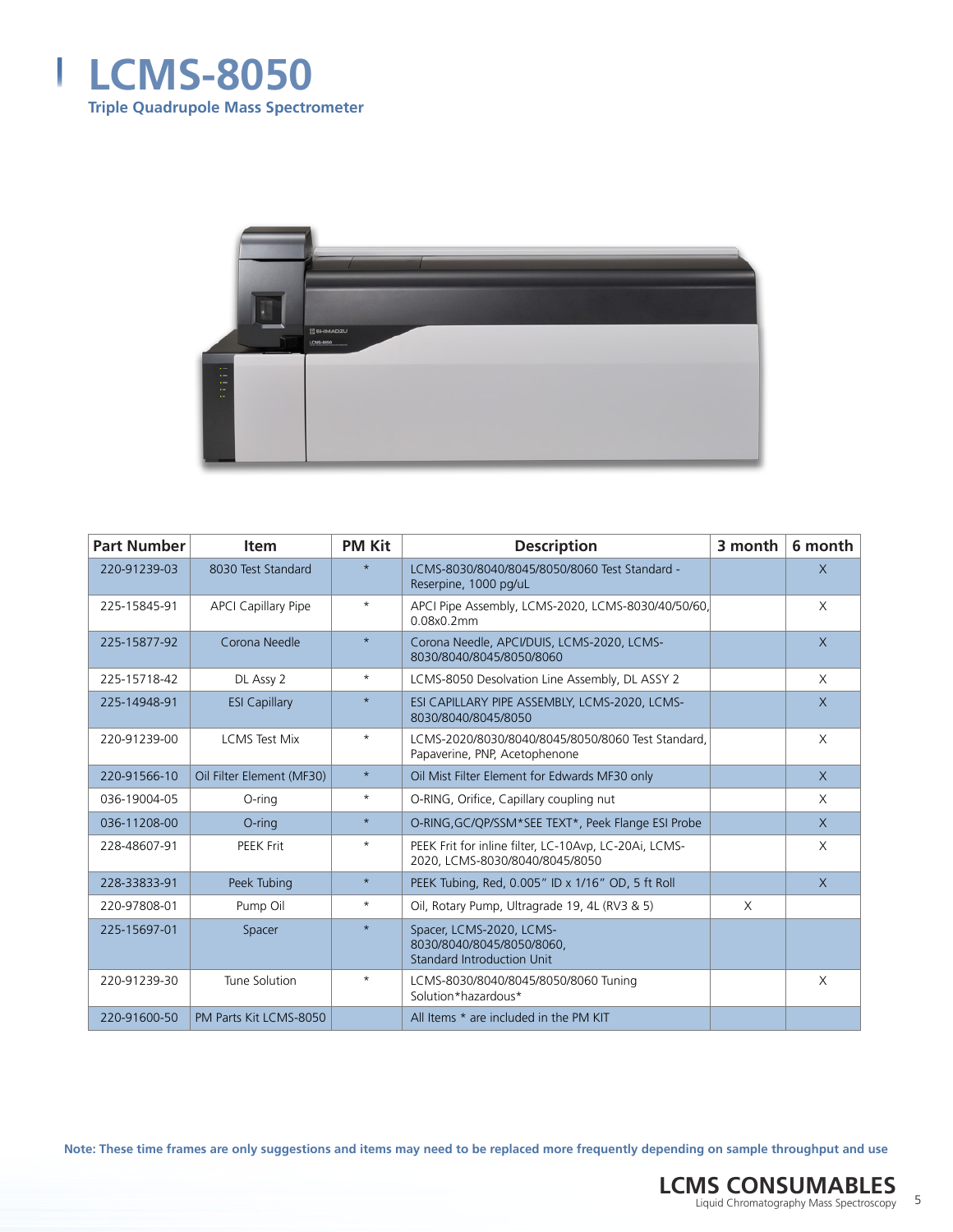



| <b>Part Number</b> | <b>Item</b>                   | <b>PM Kit</b> | <b>Description</b>                                                                      | 3 month | 6 month        |
|--------------------|-------------------------------|---------------|-----------------------------------------------------------------------------------------|---------|----------------|
| 220-91239-03       | 8030 Test Standard            | $\star$       | LCMS-8030/8040/8045/8050/8060 Test Standard -<br>Reserpine, 1000 pg/uL                  |         | $\chi$         |
| 225-15845-91       | <b>APCI Capillary Pipe</b>    | $\star$       | APCI Pipe Assembly, LCMS-2020, LCMS-8030/40/50/60,<br>0.08x0.2mm                        |         | $\chi$         |
| 225-15877-92       | Corona Needle                 | $\star$       | Corona Needle, APCI/DUIS, LCMS-2020, LCMS-<br>8030/8040/8045/8050/8060                  |         | $\mathsf{X}$   |
| 225-15718-43       | DL Assy 3                     | $\star$       | LCMS-8060 Desolvation Line Assembly, DL ASSY3                                           |         | $\times$       |
| 225-14948-91       | <b>ESI Capillary Assembly</b> | $\star$       | ESI CAPILLARY PIPE ASSEMBLY, LCMS-2020, LCMS-<br>8030/8040/8045/8050                    |         | $\chi$         |
| 220-91566-61       | Exhaust Filter SV65-120B      | $^{\star}$    | Exhaust Filter Cartridge SV65-120B for LCMS-8060                                        |         | $\times$       |
| 220-91239-00       | <b>LCMS Test Mix</b>          | $\star$       | LCMS-2020/8030/8040/8045/8050/8060 Test Standard.<br>Papaverine, PNP, Acetophenone      | $\chi$  |                |
| 225-91566-63       | Leybold Pump Oil LVO700       | $^{\star}$    | Leybold Rotary Pump Oil LVO700 - 1L                                                     |         | X              |
| 036-19004-05       | $O$ -ring                     | $\star$       | O-RING, Orifice, Capillary coupling nut                                                 |         | $\mathsf{X}$   |
| 036-11208-00       | O-ring                        | $^{\star}$    | O-RING, GC/QP/SSM*SEE TEXT*, PEEK Flange ESI Probe                                      |         |                |
| 228-48607-91       | <b>PEEK Frit</b>              | $\star$       | PEEK Frit for inline filter, LC-10Avp, LC-20Ai, LCMS-<br>2020, LCMS-8030/8040/8045/8050 |         | $\overline{X}$ |
| 228-33833-91       | Peek Tubing                   | $^{\star}$    | PEEK Tubing, Red, 0.005" ID x 1/16" OD, 5 ft Roll                                       |         | X              |
| 225-15697-01       | Spacer                        | $\star$       | Spacer, LCMS-2020, LCMS-<br>8030/8040/8045/8050/8060.<br>Standard Introduction Unit     |         | $\mathsf{X}$   |
| 220-91239-00       | Tune Solution                 | $^{\star}$    | LCMS-8030/8040/8045/8050/8060 Tuning<br>Solution*hazardous*                             |         | X              |
| 220-91600-60       | PM Parts Kit LCMS-8060        |               | All Items * are included in the PM KIT                                                  |         |                |

Shop online ~ store.shimadzu.com or call Shimadzu at 800-477-1227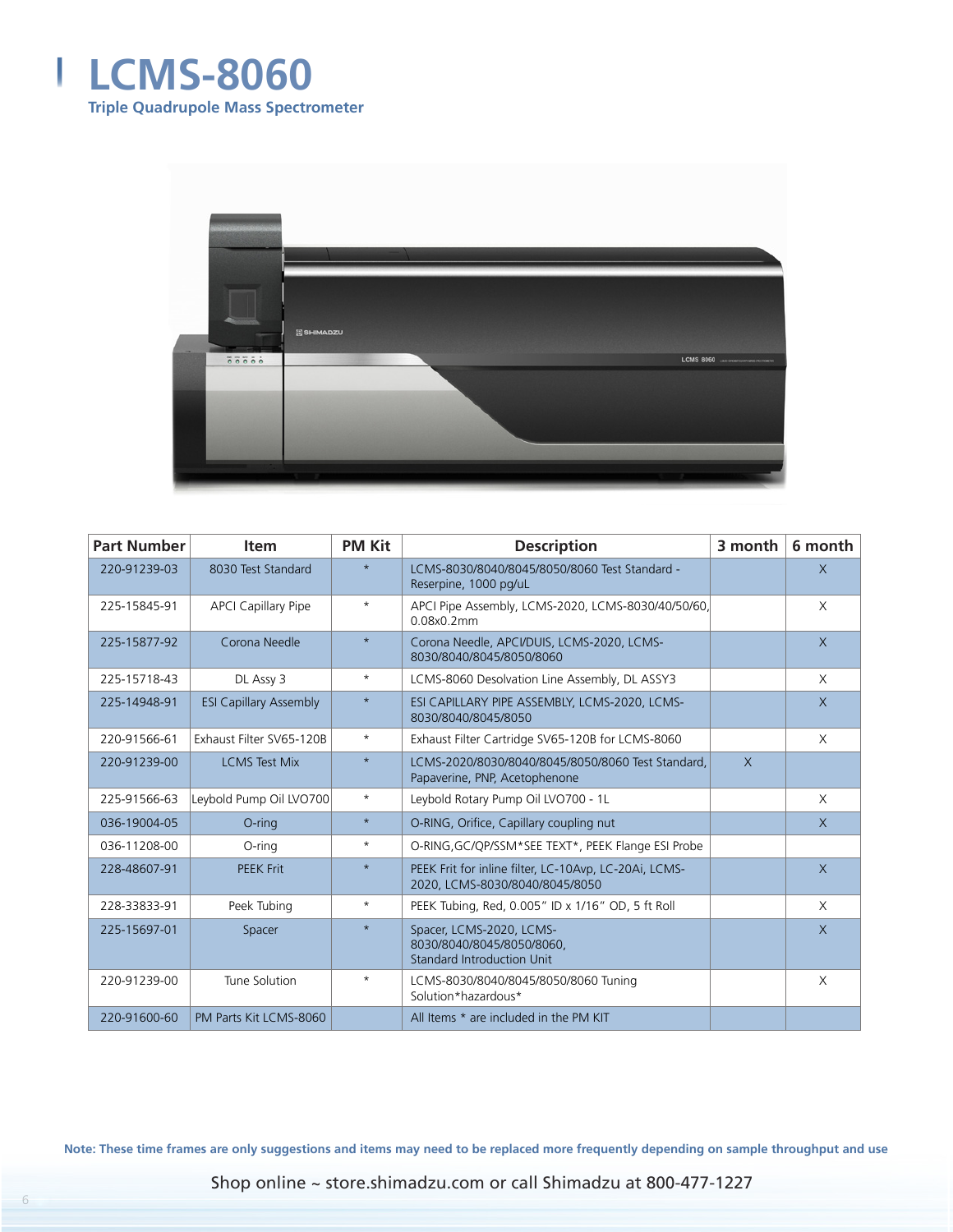## **Important**

This publication may not be reproduced in whole or part without written permission from Shimadzu Corporation. Since Shimadzu products are frequently upgraded and improved, information in this publication is subject to change without notice.

Please read the instruction manual included with all products before use.

The replacement and maintenance periods listed in the guide are presented only as guidelines and not as a guarantee. Routine maintenance and inspection will vary depending on usage conditions.

Should you have questions on items listed in this guide, please contact your nearest Shimadzu representative.